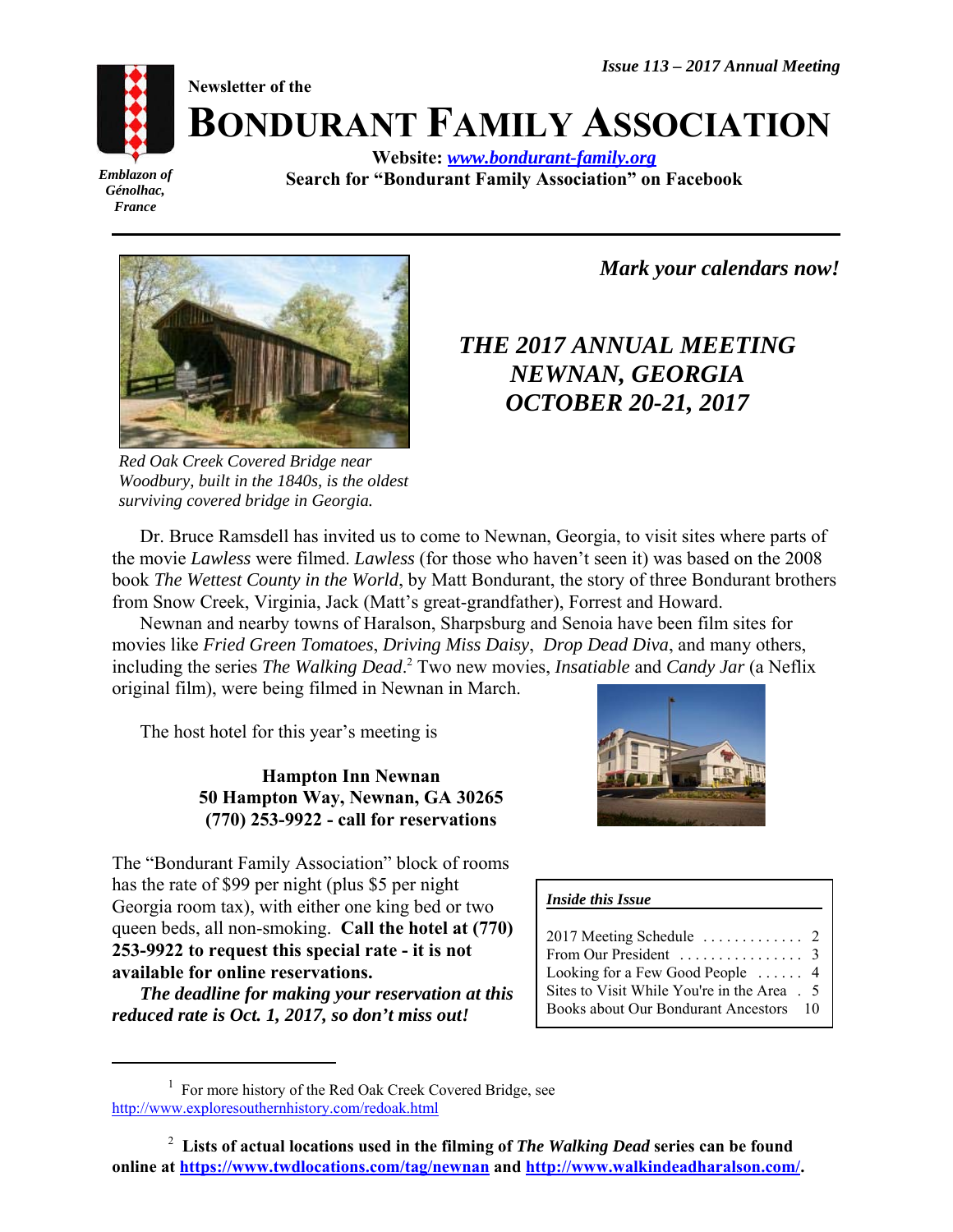Free hot breakfast for registered guests, in-room internet access, a Fitness Center / Outdoor Pool, a Business Center, elevator access, handicap accessible rooms, onsite free parking.

**Driving directions from Atlanta or the Hartsfield-Jackson International Airport:** Take I-85 South for 27 miles to Exit 47 (Newnan/Shenandoah). Turn left off exit onto Hwy 34. Then turn left at 2nd light onto Newnan Crossing Blvd. Turn left just before Office Max and the hotel will be on your right.

# *2017 MEETING SCHEDULE*

(Please note that the schedule may change before the meeting - watch the newsletter, the BFA Facebook page, and your email for updates and announcements.)

## **Friday evening, Oct. 20, 2017**

**7:00 - 8:00 –** *Meet & Greet* **in the Hampton Inn** meeting room designated by the hotel. Bring displays, memorabilia, and any other items you wish to share so we may learn more about your family. Followed by screening of *Lawless*, if desired.

### **Saturday, Oct. 21, 2017**

**9:00 –** meet at Hampton Inn parking lot to carpool to the **Red Oak Creek Covered Bridge** [Covered Bridge Road, Woodbury], then on to the town of **Haralson**, where *Lawless* and other movies have been filmed**.** 



**11:30 – Lunch at Golden's On the Square**, 9 East Court Square, Downtown Newnan – buffet style, see their menu and pricing at

http://www.goldensonthesquare.com/menu.html, pay your own tab and tip.

**1:00 –** meet at Hampton Inn parking lot to carpool to **McIntosh Reserve** [1046 West McIntosh Circle, Whitesburg] to see the log cabin from *Lawless*. This is also near where the Creek Indian Chief William McIntosh lived and was murdered.

# **2:30 – Meet at Bruce Ramsdell's cabin** – 25



*Recreated "double-dogtrot" cabin at the McIntosh Reserve Park. Photo courtesy Bruce Ramsdell.*

Lakeshore Drive, Whitesburg 3:00 – Annual business meeting, election of officers, followed by special programs prepared by members or invited guests.

- Amy Warren Sanders and/or Eve Mayes will give an update on the BFA DNA project.
- other presentations TBA

# **Saturday evening, Oct. 22, 2017**

**5:30 pm – BFA Dinner at Ruby Tuesday**, 1120 Hwy. 34 East, Newnan – get there early so we can be seated together, if possible. Order *a la carte*, please pay your own tab and tip. See the menu and pricing at https://www.rubytuesday.com/menu/dinner?locationId=4251.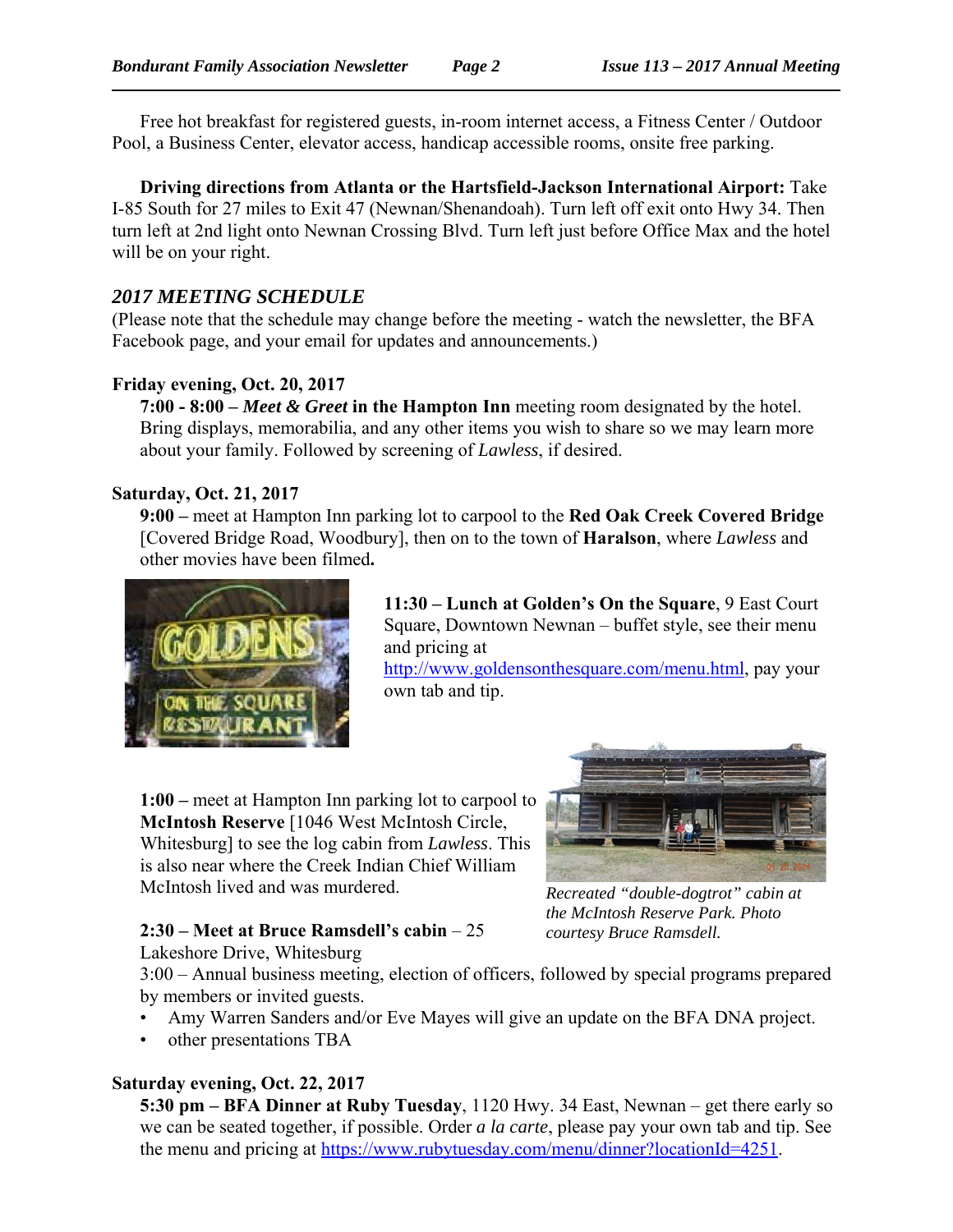# From Our President

#### Dear family,

The summer is in full swing and we need to be thinking "How can we attend our next meeting October 20 and 21?".

There is much excitement surrounding our visit to Newnan, Ga., this year. Movie sites and film night are on the agenda. We will be visiting Dr. Bruce Ramsdell's residence for the meeting this year and I am super excited about this location. Old towns have much to offer for those who are into small towns and history. It is not far from Atlanta, Ga., and it is an easy drive from the airport. No excuses this time for not attending!

This year Amy and Eve will return and give reports on any DNA results that have been found. Mary is returning and hopefully we will see Ruby for many stories and wonderful historical facts that they share. It has been 100 years since World War 1 and we want to honor those Bondurants that served with mentions at the meeting.

Bruce has lined up viewing fabulous filming sites that were used in the area for *Lawless*. The other movies and series that have been filmed in the area are *Walking Dead*, *Mockingjay*,



*Home of Bruce Ramsdell & Marvin White at Whitesburg*

*Footloose*, *Sweet Home Alabama*, *Fried Green Tomatoes*, *Driving Miss Daisy* and lots of others. Here is the website for those interested in viewing other film locations in the area: http://www.coweta.ga.us/index.aspx?page=1540

We are staying at the Hampton Inn, 50 Hampton Way, Newnan, GA 30265, Phone # (770) 253-9922. The room rate is \$99.00 for both Friday and Saturday night under the BONDURANT FAMILY ASSOCIATION, ONLY IF WE CAN BOOK 10 OR MORE ROOMS. If we don't have more than 10 rooms booked as a group the rate will go up to \$125.00 AAA rate.

#### **BFA OFFICERS**

**The Presidency:** This year is my last hurrah as president. It has been fun, but I am giving up the mantle. The president helps plan, select and guide the schedule for the next two years. I have met so many people in the process and visited so many new towns and cities with the presidency.

Contact: If there is anyone who would like to take the position please e-mail or message me through the BFA Facebook page or e-mail me from the link on the BFA webpage http://www.bondurant-family.org/styled/. I will be available to help with the planning and organizing during the next year so the transition is smooth. The duties are small and the board helps each other so the meetings flow smooth.

See you soon in Newnan, GA,

Marcelle Bondurant Hoffman President 2016/2017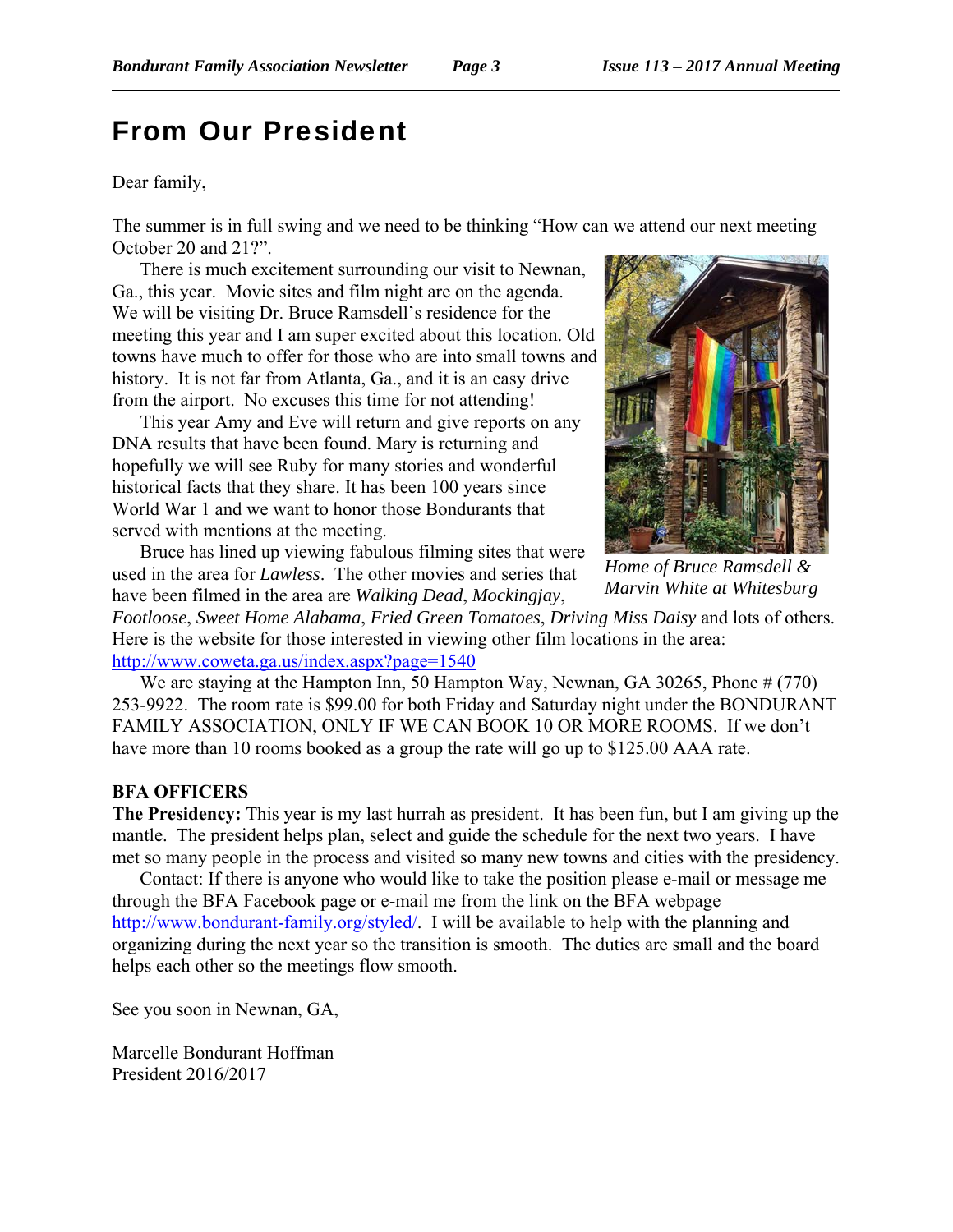# LOOKING FOR A FEW GOOD PEOPLE

This year BFA will be selecting a new slate of officers to lead us through the next two years. If you've always wanted to be involved with shaping the future of an organization, we definitely need to hear from you – ASAP! Email or message Marcelle or any of the officers to let us know of your interest from the links on the BFA webpage http://www.bondurant-family.org/styled/ .



You do not have to have been a member of BFA for a long time – we need some new "blood" (pardon the pun!) to share their expertise and ideas on how to contact other Bondurant (and Bundrant, Bundren, Bundrum, BonDurant, and all the other spellings) descendants to get them interested in learning more about their family history as well as preserving the heritage we do know about, such as maintaining and improving the gravesite of our immigrant ancestor Jean Pierre Bondurant and his wife Ann Tanner Bondurant in Virginia.

**The officers (with the current office holder) and their duties (from the BFA bylaws) are given below. See one that you'd like to try?? Let us know! Don't wait to be asked!!**

**The Executive Board** of the Bondurant Family Association consists of the six officers listed below. The Executive Board may meet as necessary, and may vote by fax, email or telephone. Decisions shall be made by the majority.

- **1. PRESIDENT** Marcelle Bondurant Hoffmann
	- 1.1 Chair the Annual Meeting.
	- 1.2 Make meeting arrangements.
	- 1.3 Formulate projects or programs that will enhance the activities of BFA.
	- 1.4 Serve as chairperson of the Executive Board in decision-making considerations.
	- 1.5 Serve as contact for all facets of administration for BFA.
	- 1.6 Assign responsibilities to other BFA members to accomplish desired activities.
- **2. VICE PRESIDENT** (or in the case of a couple, co-President) Michael Felts-Salzburg
	- 2.1 Serve on the Executive Board.
	- 2.2 Assume duties of the President if conditions so dictate, or if so assigned by the President.

# **3. RECORDING SECRETARY** – Mary Bondurant Warren

- 3.1 Serve on the Executive Board.
- 3.2 Make a record of the minutes of the Annual Meeting for presentation at the next meeting.
- 3.3 Furnish these minutes to the Newsletter Editor for inclusion in the next quarterly issue.
- **4. TREASURER** Amy Warren Sanders
	- 4.1 Serve on the Executive Board.
	- 4.2 Be responsible for maintaining an accurate accounting of income and expenditures.
	- 4.3 Present a financial statement to the Annual Meeting in person or by proxy.
	- 4.4 Furnish monetary status and membership roll to the Newsletter Editor as requested.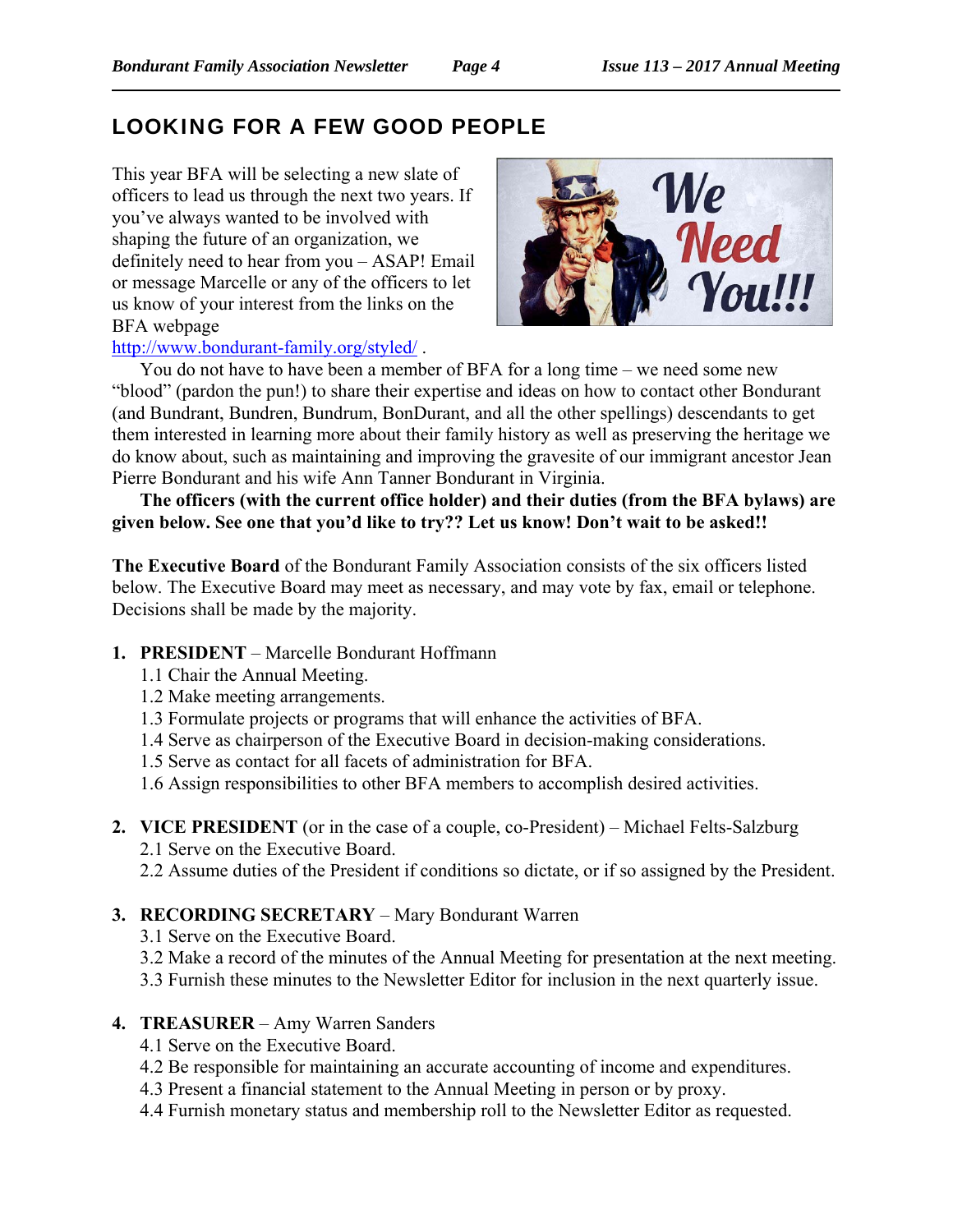# **5. NEWSLETTER EDITOR** – Eve B. Mayes

- 5.1 Serve on the Executive Board.
- 5.2 Accept genealogy data from et al., for inclusion in the Bondurant data base.
- 5.3 Publish and mail the BFA Newsletter quarterly containing articles, Annual Meeting summary, and data that will be of interest to all BFA members.
- **6. WEBMASTER** David W. Bondurant
	- 6.1 Serve on the Executive Board
	- 6.2 Maintain the BFA website, adding newsletters (PDF format), photos, family stories, other items as contributed by BFA members.
	- 6.3 Update the BFA newsletter database with newsletters (PDF format) as they are issued.
	- 6.4 Coordinate with officers, newsletter editor, etc.



# SITES TO VISIT WHILE YOU'RE IN THE AREA

Distance given is from Newnan, GA

| Atlanta Motor Speedway                   | 30.0 Miles |
|------------------------------------------|------------|
| Callaway Gardens                         | 40.0 Miles |
| Falcon Field, Peachtree City             | 11.0 Miles |
| Georgia Aquarium                         | 35.0 Miles |
| Georgia Dome                             | 35.0 Miles |
| Hartsfield-Jackson Atlanta Int'l Airport | 27.0 Miles |
| Phillips Arena                           | 35.0 Miles |
| <b>Stone Mountain Park</b>               | 50.0 Miles |
| Zoo Atlanta                              | 32.0 Miles |
|                                          |            |

# DOWNTOWN ATLANTA AREA



**Georgia Aquarium**  225 Baker Street, NW Atlanta GA 30313 404-236-6645 www.georgiaaquarium.com Tickets: Adult: \$39.95 + tax; Child: \$33.95 + tax; Senior: \$36.95 + tax - look for special ticket prices on the website; hoteladmission packages also available

Georgia Aquarium is an entertaining, intriguing and educational experience for guests of all ages. While promoting a fun and enjoyable learning experience, the Aquarium instills in its guests a new appreciation for the world's aquatic biodiversity.

The AT&T Dolphin Presentation and *Under the Boardwalk* sea lion presentation are seated on a first come, first served basis, so we recommend getting in line at least 30 minutes before show time. Get an exclusive look at our galleries and habitats with a *Behind the Seas* tour! These tours are only \$15 and run every half hour from 10:30 – 4pm.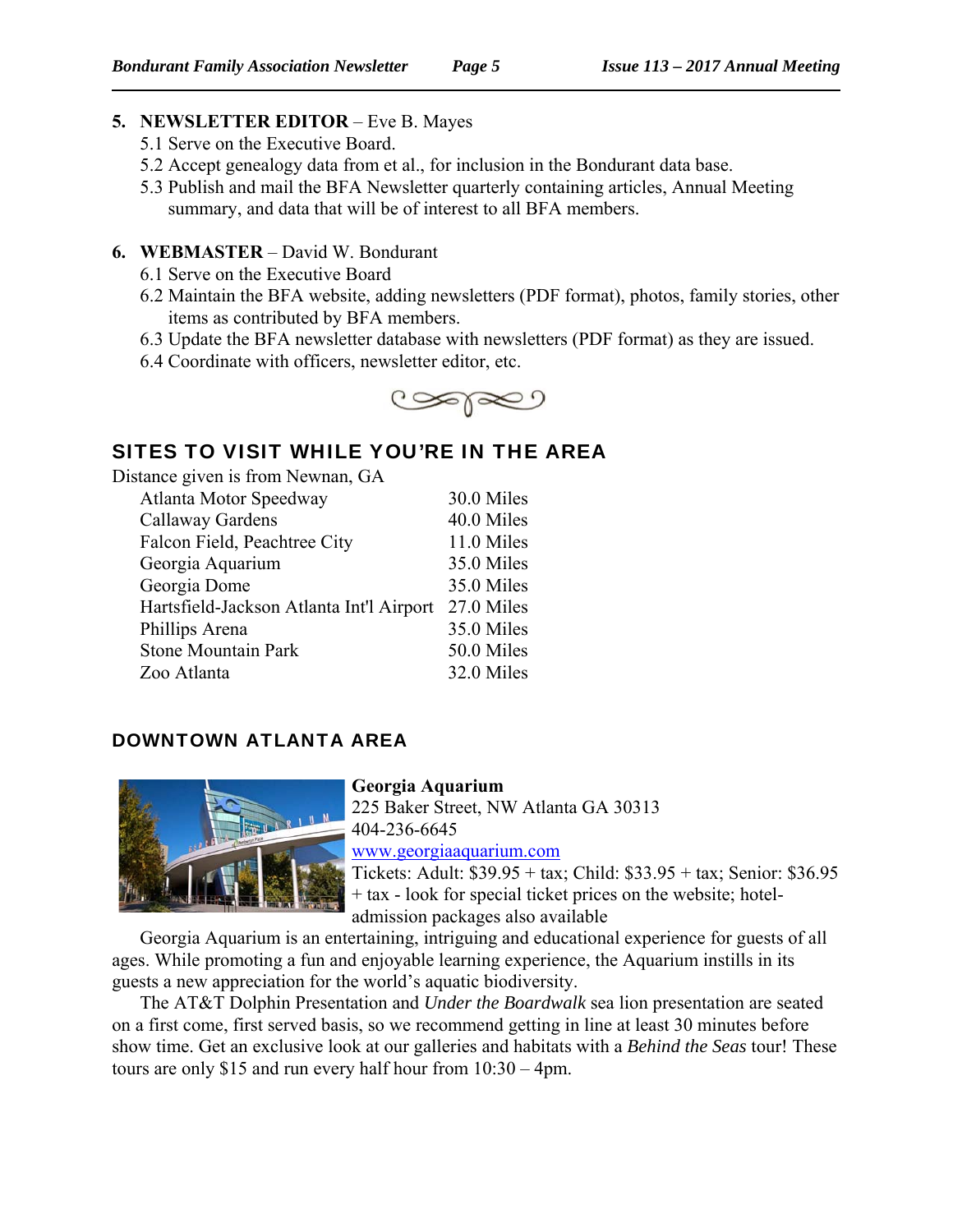### **Zoo Atlanta**

800 Cherokee Avenue, SE, Atlanta, GA 404-624-9453 https://zooatlanta.org/visit/

Zoo Atlanta is open 363 days a year, closed only on Thanksgiving and Christmas. Open 9:30 am, close 5:30 pm.

*Crawl, stomp, slither, swim, fly, walk, or drive on over!* Whether you're looking for behind-the-scenes Wild Encounters, a leisurely stroll through The Ford African Rain Forest or a Scaly Slimy Spectacular experience, or a visit with the pandas, Zoo Atlanta offers something for everyone. So what are you waiting for? Bring yourself

# **Martin Luther King Center**

449 Auburn Avenue, NE, Atlanta, GA 404-526-8900

and your herd to Zoo Atlanta today.

http://www.thekingcenter.org/

Open 7 days a week, 9 am to 5 pm.

The King Center is at the hub of a 23 acre National Historic Site which brings one million visitors each year. Free attractions include the birth home, the crypt of Dr. and Mrs. King, exhibits at Freedom Hall, gift shop/information facility, and reflecting pool.



# **Atlanta Botanical Garden**

1345 Piedmont Avenue, NE, Atlanta GA 30309 404-876-5859

http://atlantabg.org/

Tickets: Adult \$21.95, child 3-12 \$15.95; under 3 free; guided group tour (min. 10 people) \$22.95 per person (4 weeks advance notice required)

Saturdays and Sundays, noon to 2:30 - *Garden Chef Demos* -

Each weekend in the Edible Garden Outdoor Kitchen, the Garden Chef showcases fresh seasonal fruits, vegetables and herbs in simple and mouth-watering recipes. Be inspired to try something new the next time you cook. Free with garden admission

# **Centennial Olympic Park. Georgia World Congress Center, Georgia Dome**

285 Andrew Young International Blvd., NW, Atlanta, GA 30313 404-223-4412

# https://www.gwcca.org/park/

Whether you're a local or visitor, single or married with kids, you'll find the iconic experience you're looking for inside the Centennial Park District. Walkable, safe, vibrant and fun, you'll



find world-class attractions, renowned dining, exquisite hotels and a host of entertainment options all nestled around Centennial Olympic Park.

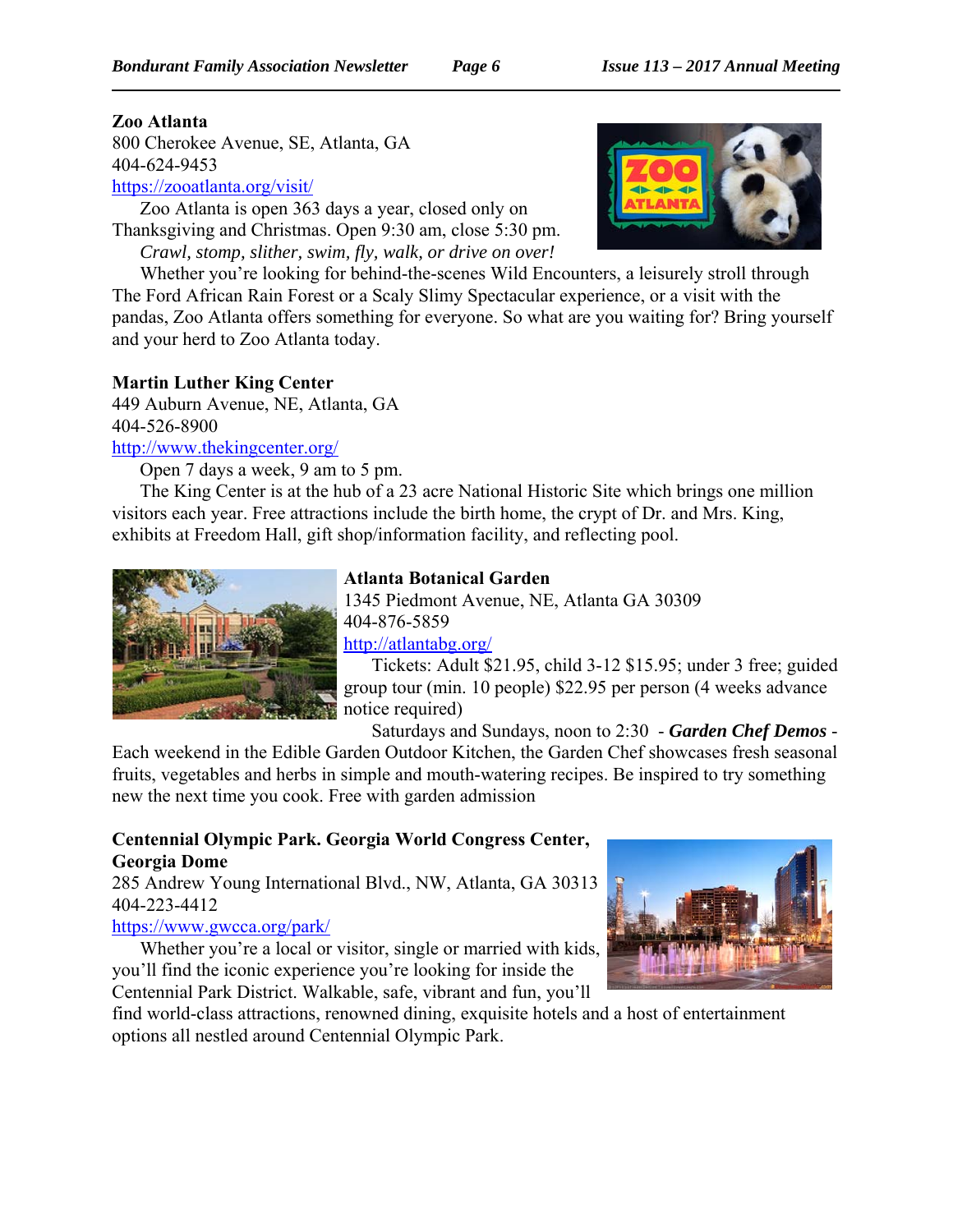# **World of Coca-Cola**

121 Baker Street, NW, Atlanta, GA 30313 404-676-5151

https://www.worldofcoca-cola.com

Tickets: Adult 13-64 \$17.00; Senior (65+) \$15.00; Youth (3-12) \$13.00, Toddlers (0-2) free with adult admission

Treat your taste buds to a trip around the world! At World of Coca-Cola in Atlanta you can taste more than 100 international and domestic beverages made by The Coca-Cola Company.

**The Atlanta History Center** in Buckhead (north Atlanta)

130 West Paces Ferry Road, NW, Atlanta, GA 30305 404-814-4000

http://www.atlantahistorycenter.com/

Tickets: Adult \$21.50, Senior \$18.00; Student (13+) \$18.00; Youth (4-12) \$9.00, 3 and under free

The all-inclusive general admission ticket includes access to the Atlanta History Museum, the 1860s era Smith Family Farm property, the 1928 Swan House mansion, and 22 acres of



gardens. Plus, admission to our Midtown Campus, the Margaret Mitchell House (979 Crescent Avenue, NE), is included if visited within 9 days of Atlanta History Center.

# WITHIN 40 MILES OF NEWNAN

**Atlanta Motor Speedway** 1500 Tara Place, Hampton, GA 30228 877-926-7849

http://www.atlantamotorspeedway.com/

Oct. 21 - The door-to-door excitement of short track racing greets fans year-round with *Legends and Bandolero* racing on the 1/4-Mile "Thunder Ring," located on the front stretch of Atlanta Motor Speedway! Grassroots racing in various divisions occurs year-round with off season events on the 1/4-mile and road course tracks as part of Winter Flurry and the Thursday Thunder Legends Racing Series presented by Papa John's Pizza! Pit admission for off season and Winter Flurry events may be purchased at the security command post, located near the AMS main entrance.

# **The Road to Tara Museum**

104 North Main Street, Jonesboro, Georgia 30236 (770) 478-4800 | (800) 662-7829

Monday through Friday from 8:30 am - 5:30 pm; Saturday 10:00 am - 4:00 pm

Tickets Adults - \$7.00; Seniors - \$6.00; Children (6-12) -

\$6.00

http://www.atlantastruesouth.com/gone-with-wind/road-to-tara-museum https://en.wikipedia.org/wiki/Tara\_(plantation)

 Whether you're a *Gone With the Wind* fan or history buff, the Road to Tara Museum boasts items from the famous movie and book along with artifacts from the Civil War. See the progression from the real history of the Civil War's Atlanta Campaign and the 1864 Battle of

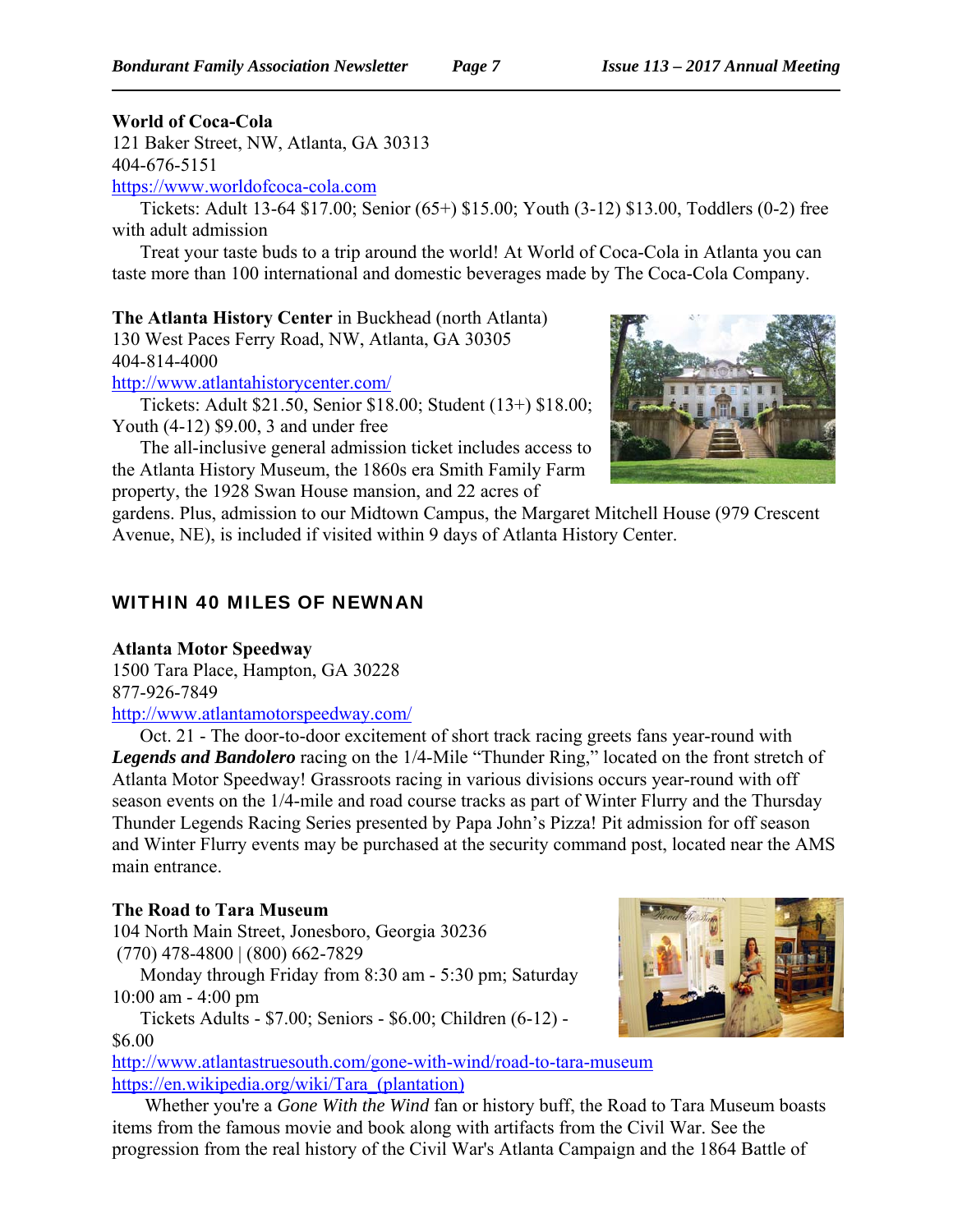Jonesboro to Margaret Mitchell's and Hollywood's *Gone With the Wind*.

Walking into the 1867 Historic Train Depot in Jonesboro, which houses the Road to Tara Museum, begins your journey. See an authentic "Sherman's necktie," a section of rail twisted into a loop so it became useless to the railroad, a hand-painted diorama of the two-day battle of Jonesboro and the story of Father Bliemel.

# 50+ MILES FROM NEWNAN

### **Stone Mountain Park**

1000 Robert E. Lee Drive, Stone Mountain, GA 30083 800-401-2407

http://www.stonemountainpark.com/

Vehicle parking permit \$15. Special events may have additional ticket fees. Nightly laser shows.

"A Tour of Southern Ghosts" is held during the Halloween season (Oct. 13-29) so the stories are a little scary, many times humorous, but never too frightening and always appropriate for



*Carving on Stone Mountain*

young children. Each night offers a different cast of six storytellers, which means audience members may return to "A Tour of Southern Ghosts" on additional nights to hear a new collection of stories. Call the number below for each night's featured storytellers.

#### **Stone Mountain Highland Games and Scottish Festival – AKA "The Friendly Games"**

will be going at Stone Mtn. Park on the same weekend as our gathering! Oct. 21-22, 8:00 am to 5:00 pm; Saturday evening Ceilidh (music) \$10 per person 770-521-0228 www.smhg.org

Tickets: Adult \$20.00; Child (6-12) \$6.00 (per day), plus \$15 Stone Mountain Park parking pass (purchase at gate)

*Massed pipe & drum bands perform at Stone Mountain Highland Games*

For 45 years, the picturesque grounds of the Stone Mountain Park meadow, a short drive northeast of Atlanta, Georgia, have resounded with the sounds of bagpipes, fiddles and harps during the third weekend in October.

This year thousands of Scots (even those that wish to be a "Scot for the Day") from around the world will don their family tartans and gather to greet old friends and make new ones too. Come and enjoy the Highland Athletic events, Highland Dancing, Piping and Drumming, Scottish Harping. Participate in the Scottish Country Dancing demonstrations, Kirking of the Tartans, Clan Challenge Athletic events, and the Parade of Tartans. See Clan and Tartan information tents as well as the many colorful Scottish shops. All events will be held rain or shine.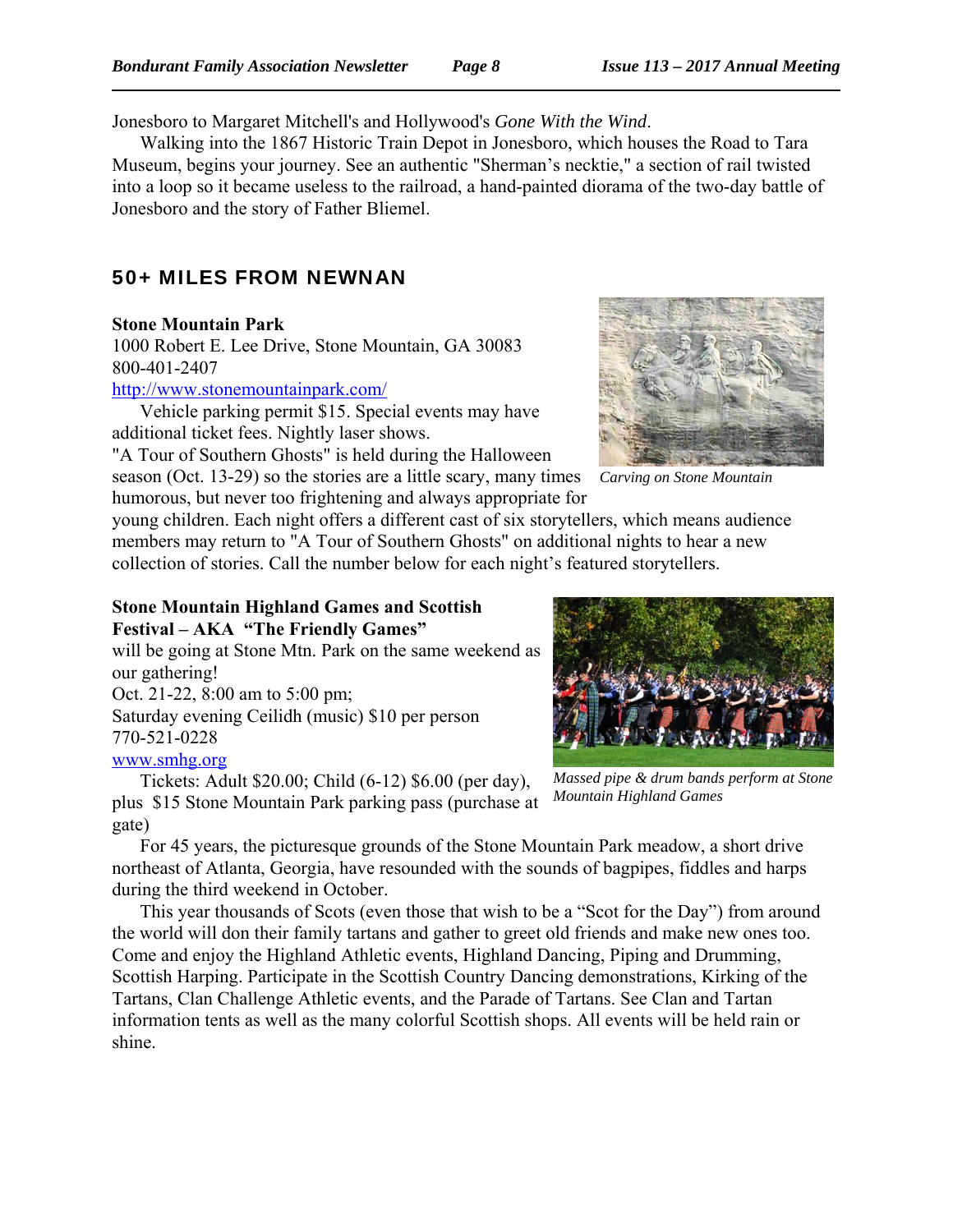

**Roosevelt's Little White House Historic Site** 401 Little White House Road, Warm Springs, GA 31830 GPS - N 32.880700 | W -084.686416 http://gastateparks.org/LittleWhiteHouse/ Open 9:00 am to 4:45 pm. Tickets: Adult (18-61) \$12.00;

Senior (62+) \$10.00; Youth (6-12) \$7.00, Child (under 6) \$2.00 Franklin Delano Roosevelt built the Little White House in 1932 while governor of New York, prior to being inaugurated as president in 1933. He first came to Warm Springs in 1924 hoping

to find a cure for the infantile paralysis (polio) that had struck him in 1921. Swimming in the 88-degree, buoyant spring waters brought him no miracle cure, but it did bring improvement. During FDR's presidency and the Great Depression, he developed many New Deal Programs (such as the Rural Electrification Administration) based upon his experiences in this small town.

While posing for a portrait on April 12, 1945, FDR suffered a stroke and died a short while later. Today, the "Unfinished Portrait" is featured in a museum that showcases many exhibits, including FDR's 1938 Ford convertible with hand controls, his Fireside Chats playing over a 1930s radio, his stagecoach and a theater. Visitors can tour FDR's home, which has been carefully preserved very much as he left it, the servants and guest quarters, and the nearby pools complex that first brought the future president to Warm Springs. Selected as a "Readers Choice" site in Georgia Magazine four years in a row.



#### **Callaway Gardens**

4500 Southern Pine Drive, Pine Mountain, GA 31822 800-852-3810

# http://www.callawaygardens.com/

Tickets: Adult (13-64) \$20.00; Senior (65+) \$15.00; Child (6- 12) \$10; 5 & under free

Flights of fancy await you in the **Cecil B. Day Butterfly Center**, where typically 1,000 or more butterflies flutter freely



about in one of North America's largest tropical butterfly conservatories. The Day Butterfly Center is a living, dynamic, glass-enclosed environment in which a variety of tropical plants nourish the residents and new arrivals emerge from their chrysalides, dry their wings and begin their very first wing-beats.



Callaway Gardens' **Birds of Prey program** is presented with the permission of the U.S. Fish and Wildlife Service and the Georgia Department of Natural Resources. Since its debut in 2000, the program has helped educate more than 1 million visitors about man's impact on raptors and other forms of wildlife. During suitable weather, these magnificent creatures – which cannot be released into the wild, due either to injury or having developed an unnatural association with humans, known

as "imprinting" – demonstrate their strength, speed and natural instincts in daily flighted shows. Several birds appear at each show, swooping overhead and giving guests an up-close look "on the glove," while our raptor experts explain how man's actions affect their well-being.